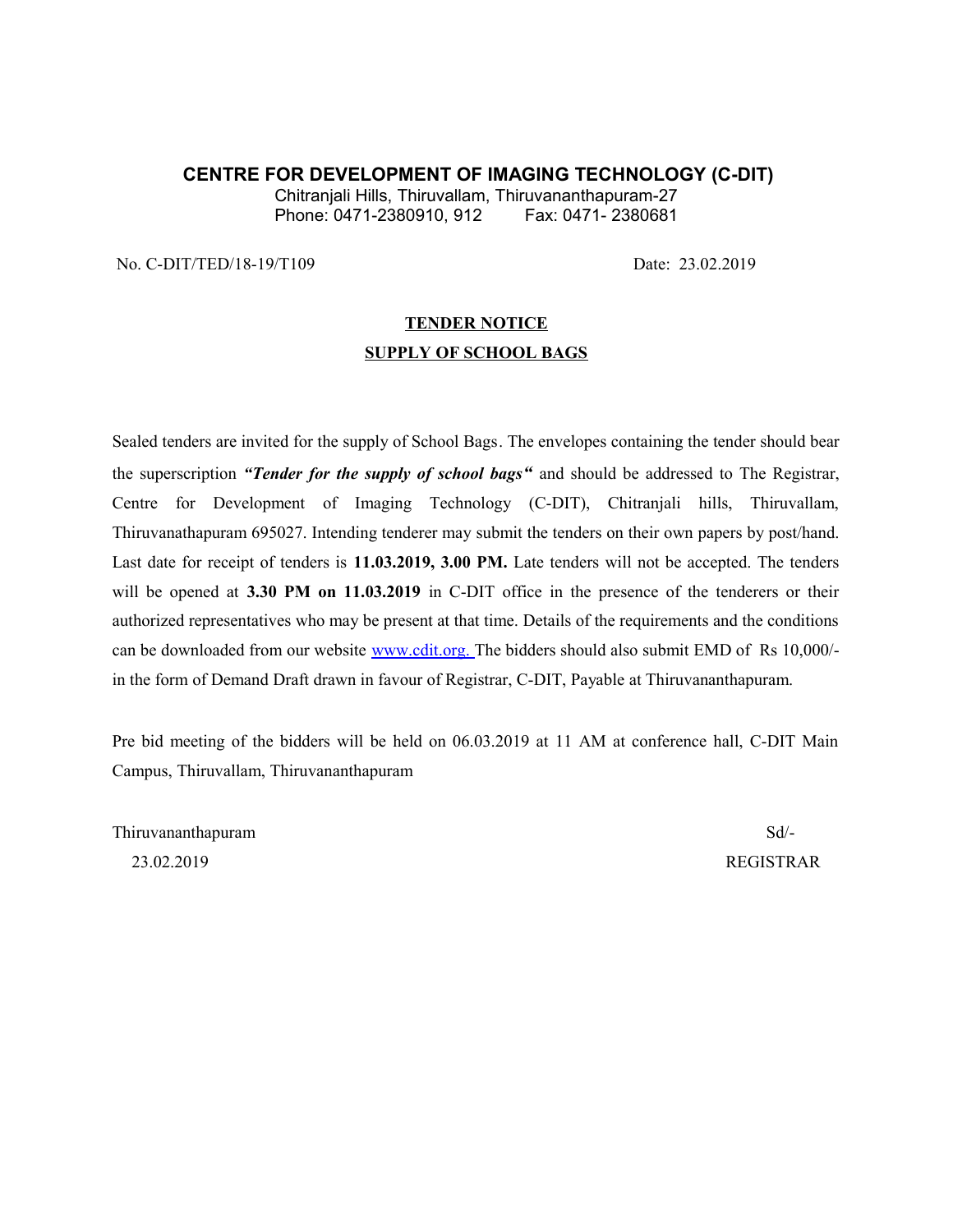### **CENTRE FOR DEVELOPMENT OF IMAGING TECHNOLOGY (C-DIT)**

Chitranjali Hills, Thiruvallam, Thiruvananthapuram-27 Phone: 0471-2380910, 912 Fax: 0471-2380681

No. C-DIT/TED/18-19/T109 Date: 23.02.2019

#### **TENDER FOR**

### **SUPPLY OF SCHOOL BAGS**

#### **Specification**

| SI No | <b>Description</b>                                                                                                                                                                                                | Quantity |
|-------|-------------------------------------------------------------------------------------------------------------------------------------------------------------------------------------------------------------------|----------|
|       | College/School Bags (back pack type) with C-DIT logo printed.<br>Size: $16 \times 11 \times 4$                                                                                                                    |          |
|       | 2 Main compartments, 1 front pocket, water bottle pocket<br>Rexin 6x6 Satin, Inner compartment HQ Mat, Inner piping<br>covering, Back pack strap - poly form covering, No.8 Zip &<br>Runner, High quality 1" tape | 1,500    |

#### **GENERAL TERMS AND CONDITIONS**

- 1. This Tender is invited for the **"Supply of School Bag***"* for one of the projects taken up by C-DIT
- 2. Supply of school bag shall be made at Technology Extension Department of C-DIT, Behind SMSM Institute, Statue, Thiruvananthapuram
- 3. C-DIT reserves the right to cancel any or all tenders without assigning any reason whatsoever.

#### **4. ELIGIBILITY CRITERIA OF TENDERER**

Only those firms which in their individual capacity, satisfy the following criteria, need to quote for this tender.

a) To qualify for award of the work, the intending tenderer must have in its name as manufacturer/Supplier/dealer with experience of having successfully completed at least one order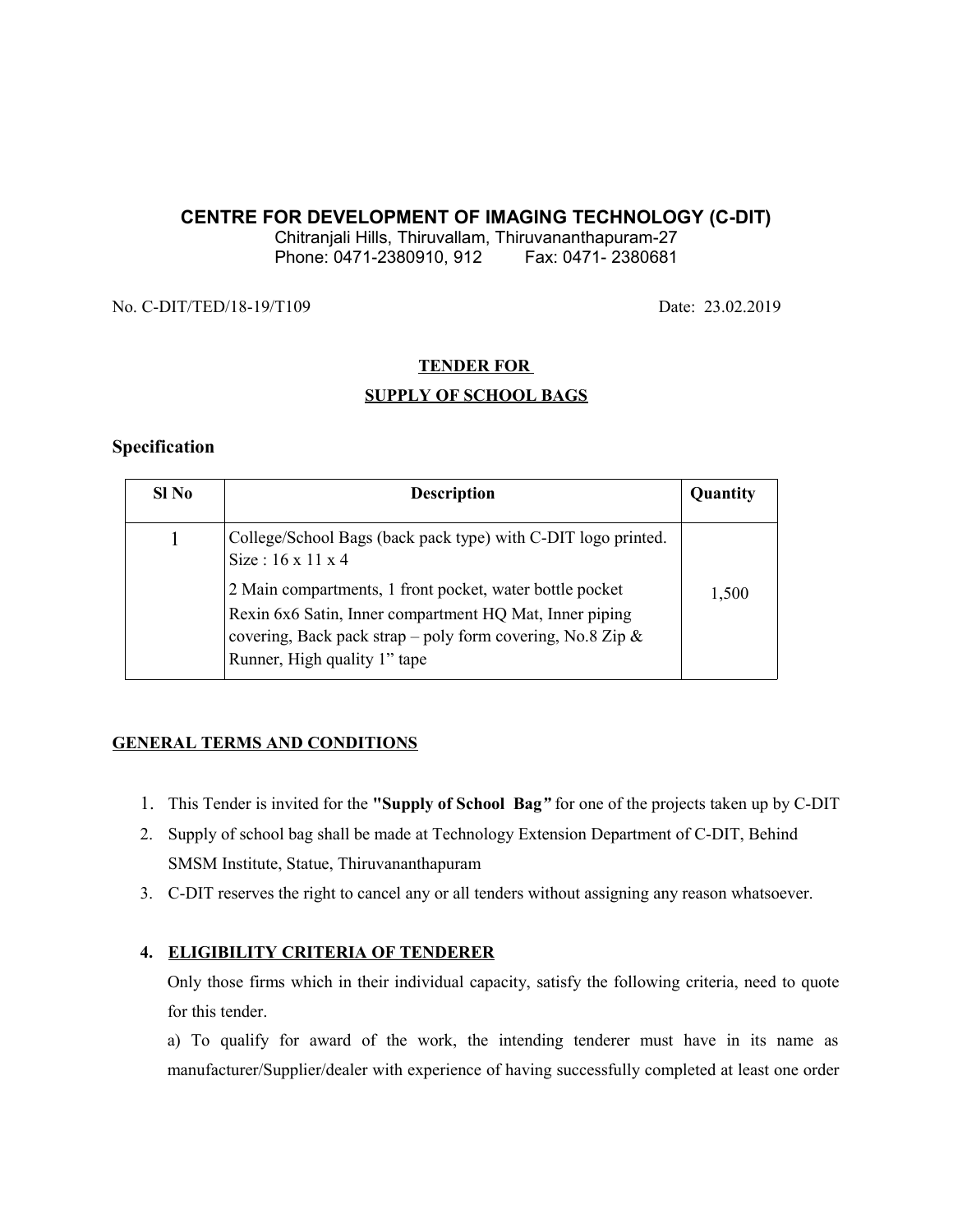for similar nature of work during last one year. The price offers will be considered only of the quality of the sample bag material is found satisfying the specification.

- 5. The tenderes are responsible for effecting the supply to the entire satisfaction of the undersigned or his authorized representatives. In case any defect in the item supplied is noticed, such item will be rejected at the risk and cost of the supplier.
- 6. The undersigned does not bind himself to accept the lowest tender and reserve himself the rights of accepting the whole or any part of the tender and the tenderer shall be bound to supply the accepted item at the rates quoted. C-DIT reserve the right to split the supply of items among one or more bidders, at the sole discretion.
- 7. No advance payment will be made against the supply. Tenders demanding advance payment and clearance through banks will not be accepted.
- 8. The rate quoted by the bidder shall be inclusive of the transportation charges and unloading charges at site. Rates quoted by the bidder shall be valid for a period of six months from the date of opening of the tender.
- 9. Delivery period shall be specifically indicated in the tender and strictly adhered to. The supply shall be arranged within 15 days on receipt of the firm order. Any delay in the delivery period after the supply order is placed may result in cancellation of the supply order. In case the tenderer became unable to deliver the items within the time limit prescribed by C-DIT, the supply order is likely to be canceled and items will be arranged by C-DIT from elsewhere and the earnest money deposit along with security deposit collected from the tenderer will be forfeited.
- 10. The rate should be quoted for the unit shown in the list and tenders which do not indicate this essential information will not be considered.
- 11. There is no separate bid form. The supplier shall submit the rate offers in their own paper. One sample of the quoted material/bag may be submitted along with the tender. The bidders may also submit the following copies of documents along with their bid
	- a) Registration certificate of the firm
	- b) GST Registration
	- c) PAN
	- d) Bankers details
- 12. The rate quoted for material shall be final and no enhancement will be allowed under any circumstances. The enhancement of rate will cause the cancellation of the supply order and the security deposit will be forfeited.
- 13. If the bidder furnishes wrong and/or misguiding data, statement(s), tender with incomplete documents or information and conditional tenders will be rejected. Quoting unrealistic rates will be treated as disqualification.